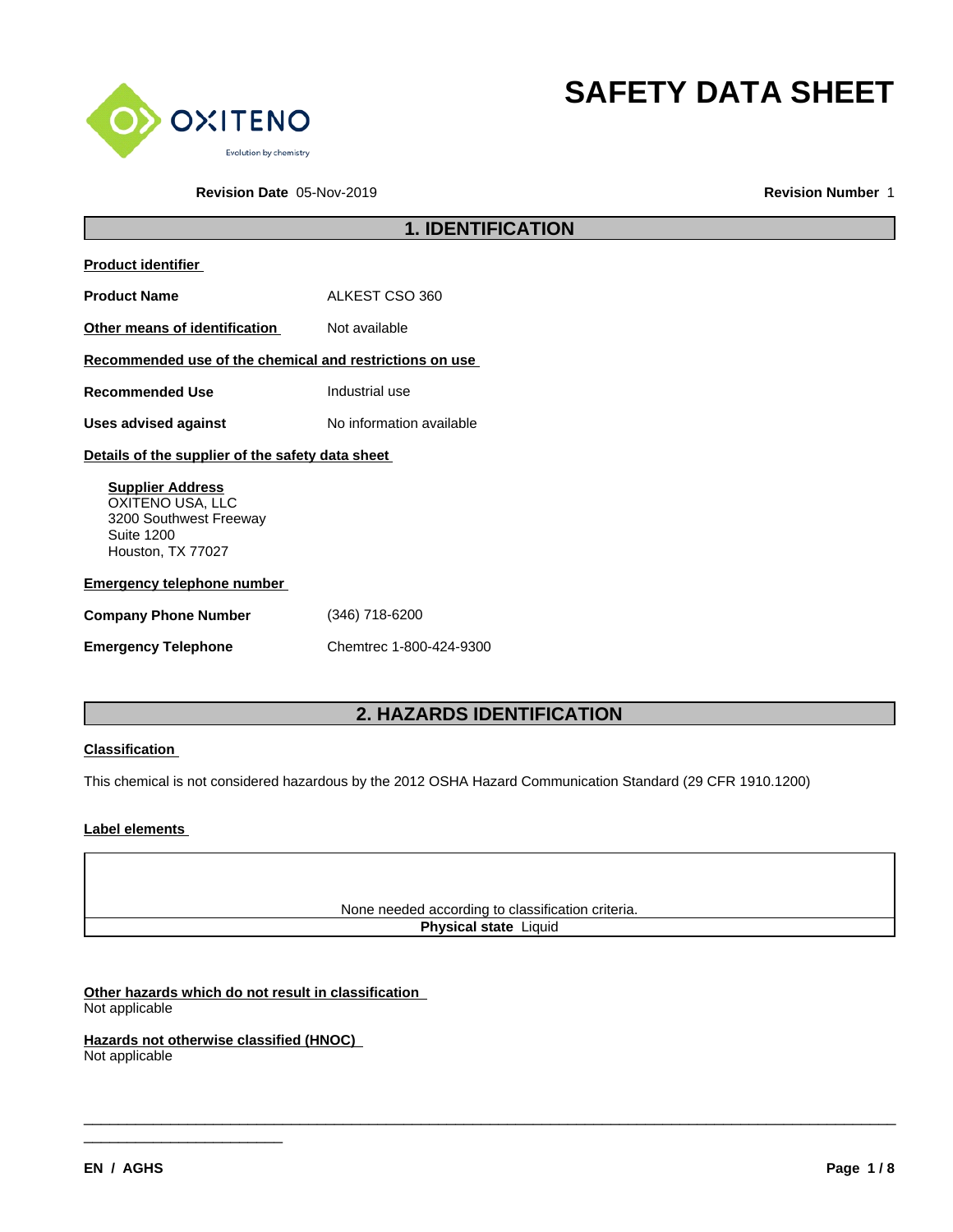### **3. COMPOSITION/INFORMATION ON INGREDIENTS**

 $\_$  ,  $\_$  ,  $\_$  ,  $\_$  ,  $\_$  ,  $\_$  ,  $\_$  ,  $\_$  ,  $\_$  ,  $\_$  ,  $\_$  ,  $\_$  ,  $\_$  ,  $\_$  ,  $\_$  ,  $\_$  ,  $\_$  ,  $\_$  ,  $\_$  ,  $\_$  ,  $\_$  ,  $\_$  ,  $\_$  ,  $\_$  ,  $\_$  ,  $\_$  ,  $\_$  ,  $\_$  ,  $\_$  ,  $\_$  ,  $\_$  ,  $\_$  ,  $\_$  ,  $\_$  ,  $\_$  ,  $\_$  ,  $\_$  ,

#### **Substance**

| name<br>Chemical              | <b>No</b><br>$\overline{\phantom{a}}$<br>$\overline{\phantom{a}}$ | Weight-%          | secret<br>1d0t |
|-------------------------------|-------------------------------------------------------------------|-------------------|----------------|
| ethoxylated<br>Castor<br>OII. | 1701<br>$\sim$                                                    | 10C<br>r o<br>60. |                |

\*The exact percentage (concentration) of composition has been withheld as a trade secret.

# **4. FIRST AID MEASURES**

#### **Description of first aid measures**

| <b>Inhalation</b>   | Remove to fresh air. If breathing is difficult, administer oxygen. If not breathing, give artificial<br>respiration.                                                                        |
|---------------------|---------------------------------------------------------------------------------------------------------------------------------------------------------------------------------------------|
| Eye contact         | Rinse thoroughly with plenty of water for at least 15 minutes, lifting lower and upper eyelids.<br>Consult a physician. Remove contact lenses, if present and easy to do. Continue rinsing. |
| <b>Skin contact</b> | Wash with plenty of water. Remove and isolate contaminated clothing and shoes.                                                                                                              |
| <b>Ingestion</b>    | Do not induce vomiting without medical advice. Never give anything by mouth to an<br>unconscious person. If vomiting occurs spontaneously, keep head below hips to prevent<br>aspiration.   |
|                     | Most important symptoms and effects, both acute and delayed                                                                                                                                 |
| <b>Symptoms</b>     | No information available.                                                                                                                                                                   |

**Indication of any immediate medical attention and special treatment needed**

**Note to physicians** Treat symptomatically.

 $\frac{1}{2}$  , and the set of the set of the set of the set of the set of the set of the set of the set of the set of the set of the set of the set of the set of the set of the set of the set of the set of the set of the set

### **5. FIRE-FIGHTING MEASURES**

| <b>Suitable Extinguishing Media</b>               | Use extinguishing measures that are appropriate to local circumstances and the<br>surrounding environment. Dry chemical, CO2, water spray or alcohol-resistant foam. |
|---------------------------------------------------|----------------------------------------------------------------------------------------------------------------------------------------------------------------------|
| Unsuitable extinguishing media                    | CAUTION: Use of water spray when fighting fire may be inefficient.                                                                                                   |
| Specific hazards arising from the<br>chemical     | Not flammable.                                                                                                                                                       |
| <b>Hazardous combustion products</b>              | Carbon oxides.                                                                                                                                                       |
| Special protective equipment for<br>fire-fighters | Firefighters should wear self-contained breathing apparatus and full firefighting turnout<br>gear. Use personal protection equipment.                                |

# **6. ACCIDENTAL RELEASE MEASURES**

\_\_\_\_\_\_\_\_\_\_\_\_\_\_\_\_\_\_\_\_\_\_\_\_\_\_\_\_\_\_\_\_\_\_\_\_\_\_\_\_\_\_\_\_\_\_\_\_\_\_\_\_\_\_\_\_\_\_\_\_\_\_\_\_\_\_\_\_\_\_\_\_\_\_\_\_\_\_\_\_\_\_\_\_\_\_\_\_\_\_\_\_\_\_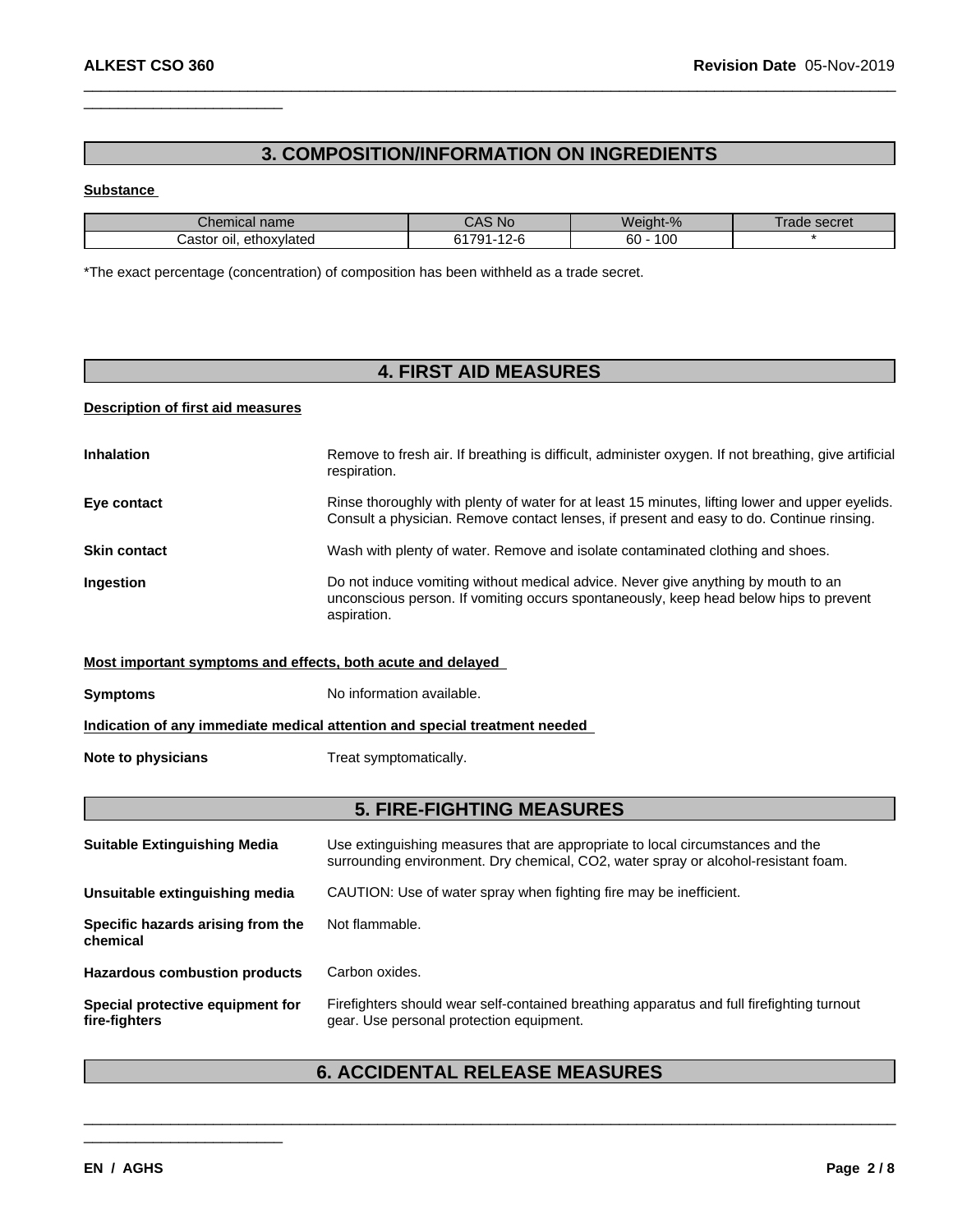#### **Personal precautions, protective equipment and emergency procedures**

| <b>Personal precautions</b>                          | Ensure adequate ventilation.                                                         |
|------------------------------------------------------|--------------------------------------------------------------------------------------|
| For emergency responders                             | Use personal protection recommended in Section 8.                                    |
| <b>Environmental precautions</b>                     |                                                                                      |
| <b>Environmental precautions</b>                     | See Section 12 for additional Ecological Information.                                |
| Methods and material for containment and cleaning up |                                                                                      |
| <b>Methods for containment</b>                       | Prevent further leakage or spillage if safe to do so.                                |
| Methods for cleaning up                              | Pick up and transfer to properly labeled containers.                                 |
| <b>Prevention of secondary hazards</b>               | Clean contaminated objects and areas thoroughly observing environmental regulations. |

 $\_$  ,  $\_$  ,  $\_$  ,  $\_$  ,  $\_$  ,  $\_$  ,  $\_$  ,  $\_$  ,  $\_$  ,  $\_$  ,  $\_$  ,  $\_$  ,  $\_$  ,  $\_$  ,  $\_$  ,  $\_$  ,  $\_$  ,  $\_$  ,  $\_$  ,  $\_$  ,  $\_$  ,  $\_$  ,  $\_$  ,  $\_$  ,  $\_$  ,  $\_$  ,  $\_$  ,  $\_$  ,  $\_$  ,  $\_$  ,  $\_$  ,  $\_$  ,  $\_$  ,  $\_$  ,  $\_$  ,  $\_$  ,  $\_$  ,

### **7. HANDLING AND STORAGE**

# **Precautions for safe handling Advice on safe handling** Handle in accordance with good industrial hygiene and safety practice. **Conditions for safe storage, including any incompatibilities Storage Conditions** Protect from sunlight. Store in a well-ventilated place. Keep away from open flames, hot surfaces and sources of ignition. Keep container closed when not in use. **Packaging materials** carbon steel. stainless steel 304/307. **Incompatible materials** Oxidizing agent. Combustible material.

### **8. EXPOSURE CONTROLS/PERSONAL PROTECTION**

\_\_\_\_\_\_\_\_\_\_\_\_\_\_\_\_\_\_\_\_\_\_\_\_\_\_\_\_\_\_\_\_\_\_\_\_\_\_\_\_\_\_\_\_\_\_\_\_\_\_\_\_\_\_\_\_\_\_\_\_\_\_\_\_\_\_\_\_\_\_\_\_\_\_\_\_\_\_\_\_\_\_\_\_\_\_\_\_\_\_\_\_\_\_

#### **Control parameters**

**Exposure Limits** This product, as supplied, does not contain any hazardous materials with occupational exposure limits established by the region specific regulatory bodies.

#### **Appropriate engineering controls**

| <b>Engineering controls</b> | Showers              |  |
|-----------------------------|----------------------|--|
|                             | Eyewash stations     |  |
|                             | Ventilation systems. |  |

 $\frac{1}{2}$  , and the set of the set of the set of the set of the set of the set of the set of the set of the set of the set of the set of the set of the set of the set of the set of the set of the set of the set of the set

#### **Individual protection measures, such as personal protective equipment**

| Eye/face protection      | Wear safety glasses with side shields (or goggles).            |
|--------------------------|----------------------------------------------------------------|
| <b>Hand protection</b>   | Wear suitable gloves. PVC (polyvinyl chloride). Rubber gloves. |
| Skin and body protection | PVC apron. Protective shoes or boots.                          |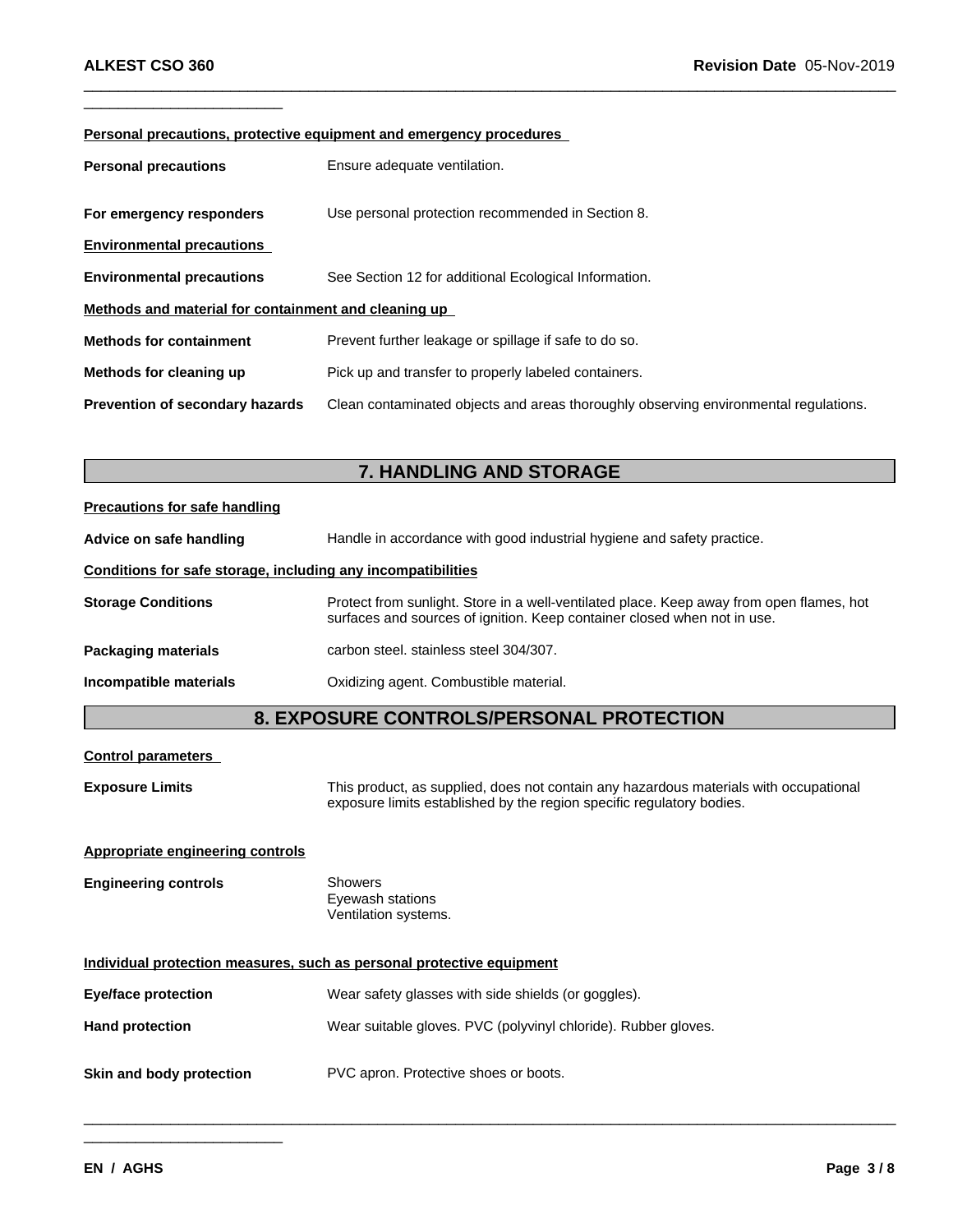**Respiratory protection** No protective equipment is needed under normal use conditions. If exposure limits are exceeded or irritation is experienced, ventilation and evacuation may be required.

 $\_$  ,  $\_$  ,  $\_$  ,  $\_$  ,  $\_$  ,  $\_$  ,  $\_$  ,  $\_$  ,  $\_$  ,  $\_$  ,  $\_$  ,  $\_$  ,  $\_$  ,  $\_$  ,  $\_$  ,  $\_$  ,  $\_$  ,  $\_$  ,  $\_$  ,  $\_$  ,  $\_$  ,  $\_$  ,  $\_$  ,  $\_$  ,  $\_$  ,  $\_$  ,  $\_$  ,  $\_$  ,  $\_$  ,  $\_$  ,  $\_$  ,  $\_$  ,  $\_$  ,  $\_$  ,  $\_$  ,  $\_$  ,  $\_$  ,

**General hygiene considerations** Handle in accordance with good industrial hygiene and safety practice.

# **9. PHYSICAL AND CHEMICAL PROPERTIES**

| Information on basic physical and chemical properties      |                                                                                                                                                                                                                                 |                    |  |
|------------------------------------------------------------|---------------------------------------------------------------------------------------------------------------------------------------------------------------------------------------------------------------------------------|--------------------|--|
| <b>Physical state</b>                                      | Liquid                                                                                                                                                                                                                          |                    |  |
| Odor                                                       | No information available                                                                                                                                                                                                        |                    |  |
| <b>Odor threshold</b>                                      | No information available                                                                                                                                                                                                        |                    |  |
| <b>Property</b>                                            | <b>Values</b>                                                                                                                                                                                                                   | Remarks • Method   |  |
| рH                                                         | $6.0 - 8.0$                                                                                                                                                                                                                     | (sol. 5% aq)       |  |
| Melting point / freezing point                             | No data available                                                                                                                                                                                                               |                    |  |
| Boiling point or initial boiling point $>$ 300 °C / 572 °F |                                                                                                                                                                                                                                 |                    |  |
| and boiling range                                          |                                                                                                                                                                                                                                 |                    |  |
| <b>Flash point</b>                                         | 228 °C / 442 °F                                                                                                                                                                                                                 | Cleveland Open Cup |  |
| <b>Evaporation rate</b>                                    | No data available                                                                                                                                                                                                               |                    |  |
| <b>Flammability</b>                                        | No data available                                                                                                                                                                                                               |                    |  |
| <b>Flammability Limit in Air</b>                           |                                                                                                                                                                                                                                 |                    |  |
| <b>Upper flammability limit:</b>                           | No data available                                                                                                                                                                                                               |                    |  |
| Lower flammability limit:                                  | No data available                                                                                                                                                                                                               |                    |  |
| Vapor pressure                                             | No data available                                                                                                                                                                                                               |                    |  |
| <b>Relative vapor density</b>                              | No data available                                                                                                                                                                                                               |                    |  |
| Density and/or relative density                            | 1.042 g/cm <sup>3</sup> @ 25 °C                                                                                                                                                                                                 |                    |  |
| <b>Water solubility</b>                                    | Soluble in water                                                                                                                                                                                                                |                    |  |
| Solubility in other solvents                               | No data available                                                                                                                                                                                                               |                    |  |
| <b>Partition Coefficient</b>                               | No data available                                                                                                                                                                                                               |                    |  |
| (n-octanol/water)                                          |                                                                                                                                                                                                                                 |                    |  |
| <b>Autoignition temperature</b>                            | No data available                                                                                                                                                                                                               |                    |  |
| <b>Decomposition temperature</b>                           | No data available                                                                                                                                                                                                               |                    |  |
| <b>Kinematic viscosity</b>                                 | No data available                                                                                                                                                                                                               |                    |  |
| <b>Dynamic viscosity</b>                                   | 4.15 Pas                                                                                                                                                                                                                        | @ 25 °C            |  |
| <b>Particle characteristics</b>                            | No information available                                                                                                                                                                                                        |                    |  |
|                                                            |                                                                                                                                                                                                                                 |                    |  |
| <b>Other Information</b>                                   |                                                                                                                                                                                                                                 |                    |  |
| <b>Molecular weight</b>                                    | No information available                                                                                                                                                                                                        |                    |  |
| VOC Content (%)                                            | No information available                                                                                                                                                                                                        |                    |  |
| <b>Bulk density</b>                                        | No information available                                                                                                                                                                                                        |                    |  |
|                                                            | <b>10. STABILITY AND REACTIVITY</b>                                                                                                                                                                                             |                    |  |
| <b>Reactivity</b>                                          | No information available.                                                                                                                                                                                                       |                    |  |
|                                                            |                                                                                                                                                                                                                                 |                    |  |
| <b>Chemical stability</b>                                  | Stable under normal conditions.                                                                                                                                                                                                 |                    |  |
| Possibility of hazardous reactions                         | None under normal processing.                                                                                                                                                                                                   |                    |  |
| <b>Hazardous polymerization</b>                            | Hazardous polymerization does not occur.                                                                                                                                                                                        |                    |  |
|                                                            | $\sim$ . The contract of the contract of the contract of the contract of the contract of the contract of the contract of the contract of the contract of the contract of the contract of the contract of the contract of the co |                    |  |

**Conditions to avoid** Extremes of temperature and direct sunlight. Keep away from open flames, hot surfaces and sources of ignition. Exposure to air or moisture over prolonged periods.

\_\_\_\_\_\_\_\_\_\_\_\_\_\_\_\_\_\_\_\_\_\_\_\_\_\_\_\_\_\_\_\_\_\_\_\_\_\_\_\_\_\_\_\_\_\_\_\_\_\_\_\_\_\_\_\_\_\_\_\_\_\_\_\_\_\_\_\_\_\_\_\_\_\_\_\_\_\_\_\_\_\_\_\_\_\_\_\_\_\_\_\_\_\_

**Incompatible materials** Oxidizing agent. Combustible material.

**Hazardous decomposition products** No information available.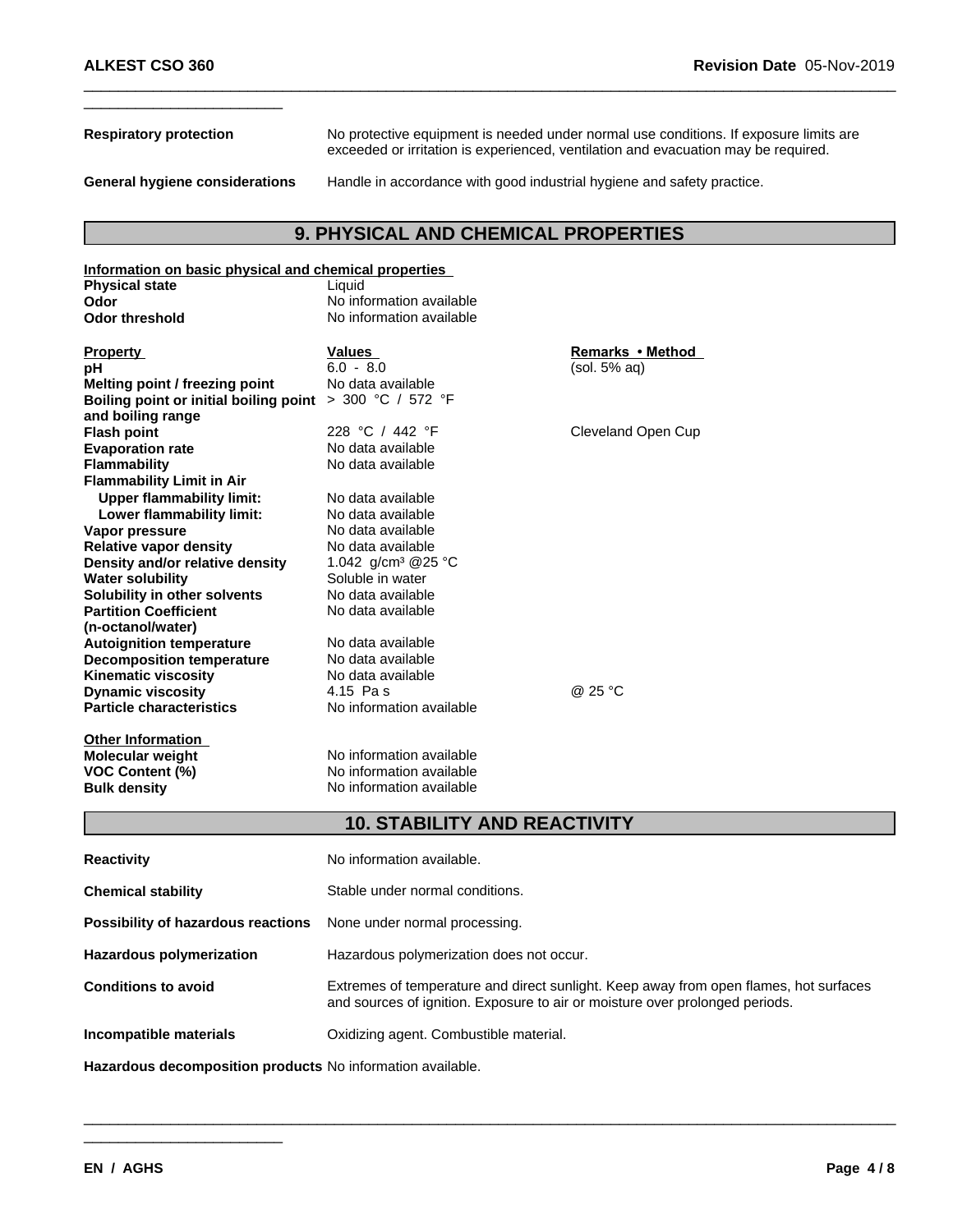### **11. TOXICOLOGICAL INFORMATION**

 $\_$  ,  $\_$  ,  $\_$  ,  $\_$  ,  $\_$  ,  $\_$  ,  $\_$  ,  $\_$  ,  $\_$  ,  $\_$  ,  $\_$  ,  $\_$  ,  $\_$  ,  $\_$  ,  $\_$  ,  $\_$  ,  $\_$  ,  $\_$  ,  $\_$  ,  $\_$  ,  $\_$  ,  $\_$  ,  $\_$  ,  $\_$  ,  $\_$  ,  $\_$  ,  $\_$  ,  $\_$  ,  $\_$  ,  $\_$  ,  $\_$  ,  $\_$  ,  $\_$  ,  $\_$  ,  $\_$  ,  $\_$  ,  $\_$  ,

#### **Information on likely routes of exposure**

#### **Product Information**

| <b>Inhalation</b>   | Specific test data for the substance or mixture is not available.            |
|---------------------|------------------------------------------------------------------------------|
| Eye contact         | Specific test data for the substance or mixture is not available.            |
| <b>Skin contact</b> | Specific test data for the substance or mixture is not available.            |
| Ingestion           | Specific test data for the substance or mixture is not available.            |
|                     | Symptoms related to the physical, chemical and toxicological characteristics |
| Symptoms            | No information available.                                                    |

**Acute toxicity**

#### **Unknown acute toxicity** No information available

| Chemical name           | Oral LD50         | Dermal LD50 | Inhalation LC50 |
|-------------------------|-------------------|-------------|-----------------|
| Castor oil, ethoxylated | 6500 mg/kg (rata) |             |                 |
| 61791-12-6              |                   |             |                 |

#### **Delayed and immediate effects as well as chronic effects from short and long-term exposure**

| <b>Skin corrosion/irritation</b> | Based on available data, the classification criteria are not met. |
|----------------------------------|-------------------------------------------------------------------|
| <b>Product Information</b>       |                                                                   |
| <b>Results</b>                   | Inon-irritant                                                     |
|                                  | Erythema and edema scores were 0 of 3 possibles.                  |

# **Serious eye damage/eye irritation** Based on available data, the classification criteria are not met. Product Information Results **non-irritant** Slight redness after 4 to 24h (0.1 mL doses in rabbits) **Respiratory or skin sensitization** Not a skin sensitizer. Guinea pig. **Germ cell mutagenicity** Not mutagenic in AMES Test. **Carcinogenicity** No information available. **Reproductive toxicity** No classification isproposed, based on conclusive negative data. NOAEL, oral, rat: 5000 mg/kg/day (maternal toxicity y teratogenicity). **STOT** - **single exposure** No information available. **STOT** - repeated exposure **Based on available data, the classification criteria are not met.** NOAEL, oral, rat: 1250 mg/kg/day (systemic toxicity). **Aspiration hazard** No information available.

\_\_\_\_\_\_\_\_\_\_\_\_\_\_\_\_\_\_\_\_\_\_\_\_\_\_\_\_\_\_\_\_\_\_\_\_\_\_\_\_\_\_\_\_\_\_\_\_\_\_\_\_\_\_\_\_\_\_\_\_\_\_\_\_\_\_\_\_\_\_\_\_\_\_\_\_\_\_\_\_\_\_\_\_\_\_\_\_\_\_\_\_\_\_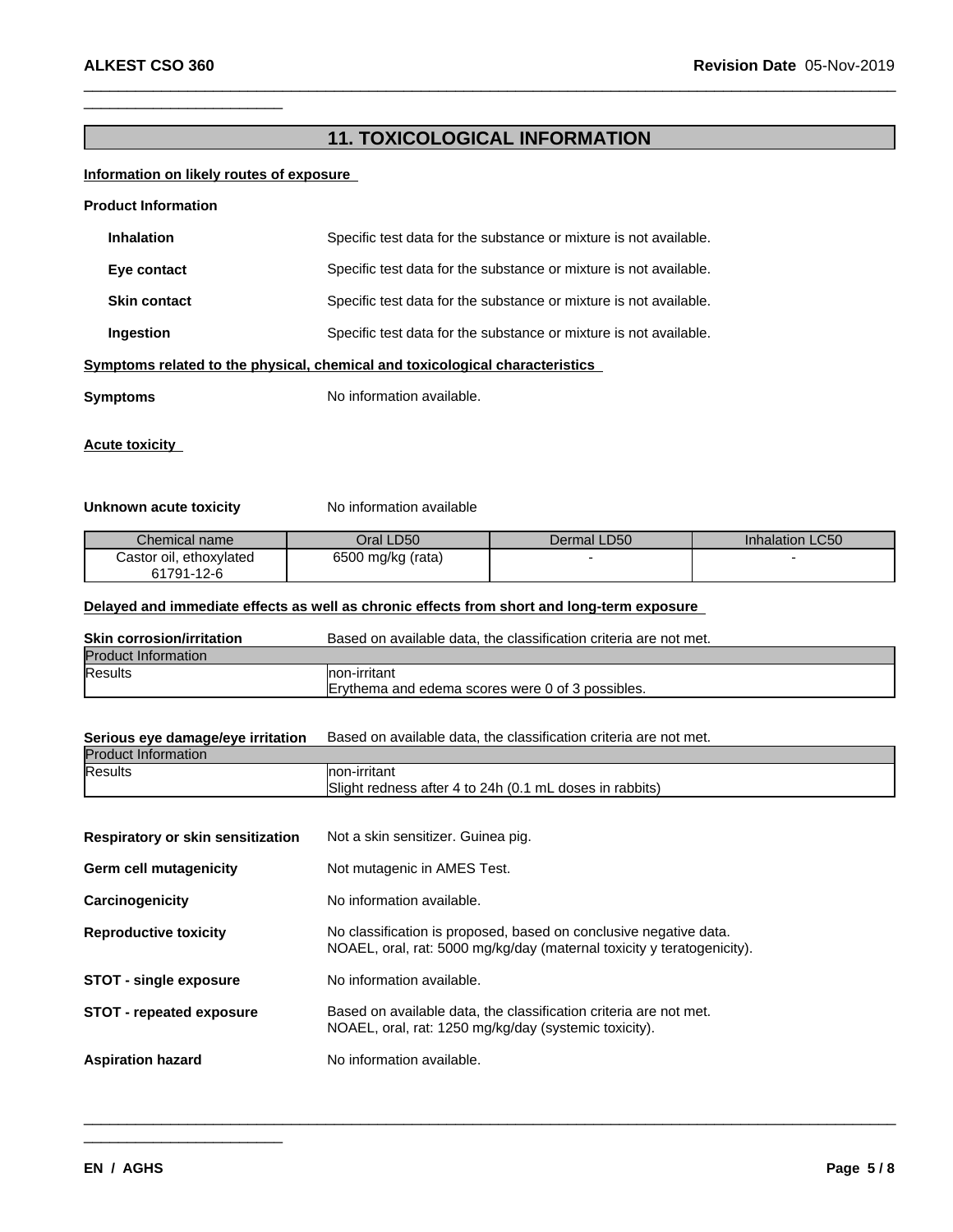## **12. ECOLOGICAL INFORMATION**

 $\_$  ,  $\_$  ,  $\_$  ,  $\_$  ,  $\_$  ,  $\_$  ,  $\_$  ,  $\_$  ,  $\_$  ,  $\_$  ,  $\_$  ,  $\_$  ,  $\_$  ,  $\_$  ,  $\_$  ,  $\_$  ,  $\_$  ,  $\_$  ,  $\_$  ,  $\_$  ,  $\_$  ,  $\_$  ,  $\_$  ,  $\_$  ,  $\_$  ,  $\_$  ,  $\_$  ,  $\_$  ,  $\_$  ,  $\_$  ,  $\_$  ,  $\_$  ,  $\_$  ,  $\_$  ,  $\_$  ,  $\_$  ,  $\_$  ,

| <b>Ecotoxicity</b>                    |                                              | Not considered to be harmful to aquatic life.          |                               |                                           |  |
|---------------------------------------|----------------------------------------------|--------------------------------------------------------|-------------------------------|-------------------------------------------|--|
| Chemical name                         | Algae/aquatic plants                         | <b>Fish</b>                                            | Toxicity to<br>microorganisms | Crustacea                                 |  |
| Castor oil, ethoxylated<br>61791-12-6 |                                              | LC50, 96h, Danio rerio: ><br>45 mg/L.                  |                               | LC50, 48h, Mysidopsis<br>bahia: 116 mg/L. |  |
| Persistence and degradability         | Readily biodegradable.<br>90% after 21 days. |                                                        |                               |                                           |  |
| <b>Bioaccumulative potential</b>      |                                              | It is not expected to bioacumulate in the environment. |                               |                                           |  |
|                                       | Chemical name                                |                                                        | <b>Partition coefficient</b>  |                                           |  |
|                                       | Castor oil, ethoxylated<br>61791-12-6        |                                                        | 3.16                          |                                           |  |
| <b>Mobility in soil</b>               |                                              | It is expected to be immobile in soil.                 |                               |                                           |  |
| Other adverse effects                 |                                              | No information available.                              |                               |                                           |  |

# **13. DISPOSAL CONSIDERATIONS**

### **Waste treatment methods**

| Waste from residues/unused    | Dispose of in accordance with local regulations. Dispose of waste in accordance with |
|-------------------------------|--------------------------------------------------------------------------------------|
| products                      | environmental legislation.                                                           |
| <b>Contaminated packaging</b> | Do not reuse empty containers.                                                       |

# **14. TRANSPORT INFORMATION**

| <b>DOT</b>  | Not regulated |
|-------------|---------------|
| <b>IATA</b> | Not regulated |
| <b>IMDG</b> | Not regulated |

### **15. REGULATORY INFORMATION**

\_\_\_\_\_\_\_\_\_\_\_\_\_\_\_\_\_\_\_\_\_\_\_\_\_\_\_\_\_\_\_\_\_\_\_\_\_\_\_\_\_\_\_\_\_\_\_\_\_\_\_\_\_\_\_\_\_\_\_\_\_\_\_\_\_\_\_\_\_\_\_\_\_\_\_\_\_\_\_\_\_\_\_\_\_\_\_\_\_\_\_\_\_\_

| <b>International Inventories</b> |                 |
|----------------------------------|-----------------|
| <b>TSCA</b>                      | Complies        |
| <b>DSL</b>                       | Complies        |
| <b>NDSL</b>                      | Does not comply |
| <b>EINECS/ELINCS</b>             | Complies        |
| <b>ENCS</b>                      | Complies        |
| <b>IECSC</b>                     | Complies        |
| <b>KECL</b>                      | Complies        |
| <b>PICCS</b>                     | Complies        |
| <b>AICS</b>                      | Complies        |
| <b>NZIoC</b>                     | Does not comply |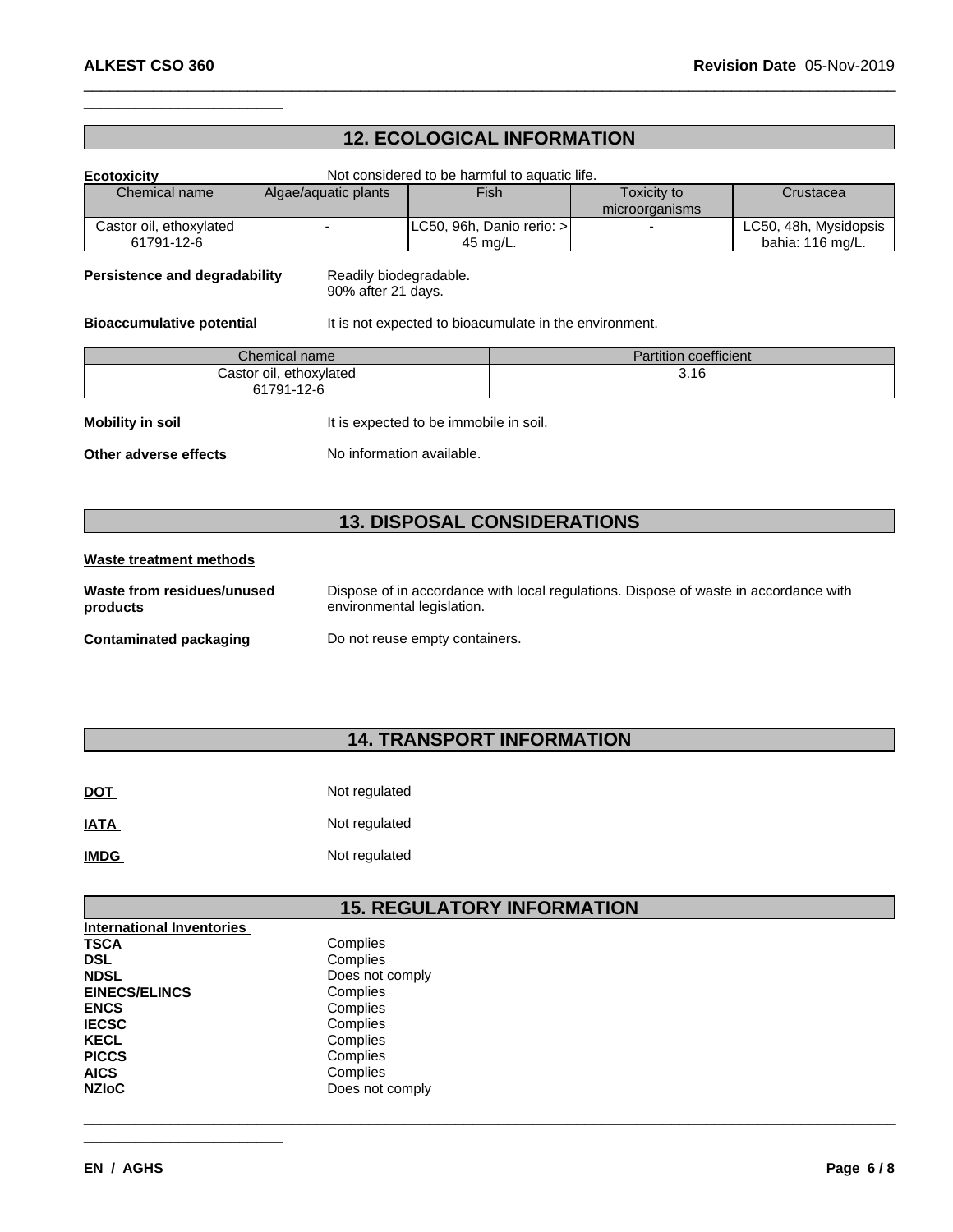**Legend:**

 **TSCA** - United States Toxic Substances Control Act Section 8(b) Inventory

 **DSL/NDSL** - Canadian Domestic Substances List/Non-Domestic Substances List

 **EINECS/ELINCS** - European Inventory of Existing Chemical Substances/European List of Notified Chemical Substances

 $\_$  ,  $\_$  ,  $\_$  ,  $\_$  ,  $\_$  ,  $\_$  ,  $\_$  ,  $\_$  ,  $\_$  ,  $\_$  ,  $\_$  ,  $\_$  ,  $\_$  ,  $\_$  ,  $\_$  ,  $\_$  ,  $\_$  ,  $\_$  ,  $\_$  ,  $\_$  ,  $\_$  ,  $\_$  ,  $\_$  ,  $\_$  ,  $\_$  ,  $\_$  ,  $\_$  ,  $\_$  ,  $\_$  ,  $\_$  ,  $\_$  ,  $\_$  ,  $\_$  ,  $\_$  ,  $\_$  ,  $\_$  ,  $\_$  ,

 **ENCS** - Japan Existing and New Chemical Substances

 **IECSC** - China Inventory of Existing Chemical Substances

 **KECL** - Korean Existing and Evaluated Chemical Substances

 **PICCS** - Philippines Inventory of Chemicals and Chemical Substances

 **AICS** - Australian Inventory of Chemical Substances

 **NZIoC** - New Zealand Inventory of Chemicals

#### **US Federal Regulations**

#### **SARA 313**

Section 313 of Title III of the Superfund Amendments and Reauthorization Act of 1986 (SARA). This product does not contain any chemicals which are subject to the reporting requirements of the Act and Title 40 of the Code of Federal Regulations, Part 372.

| SARA 311/312 Hazard Categories    |    |  |
|-----------------------------------|----|--|
| Acute health hazard               | Nο |  |
| <b>Chronic Health Hazard</b>      | Nο |  |
| <b>Fire hazard</b>                | No |  |
| Sudden release of pressure hazard | No |  |
| <b>Reactive Hazard</b>            | N٥ |  |

#### **CWA (Clean WaterAct)**

This product does not contain any substances regulated as pollutants pursuant to the Clean Water Act (40 CFR 122.21 and 40 CFR 122.42).

#### **CERCLA**

This material, as supplied, does not contain any substances regulated as hazardous substances under the Comprehensive Environmental Response Compensation and Liability Act (CERCLA) (40 CFR 302) or the Superfund Amendments and Reauthorization Act (SARA) (40 CFR 355). There may be specific reporting requirements at the local, regional, or state level pertaining to releases of this material.

#### **US State Regulations**

#### **California Proposition 65**

This product contains the following Proposition 65 chemicals.

 $\frac{1}{2}$  , and the set of the set of the set of the set of the set of the set of the set of the set of the set of the set of the set of the set of the set of the set of the set of the set of the set of the set of the set

| Chemical name            | California Proposition 65 |
|--------------------------|---------------------------|
| 1.4-Dioxane - 123-91-1   | Carcinogen                |
| Ethylene oxide - 75-21-8 | Carcinogen                |
|                          | Developmental             |
|                          | Female Reproductive       |
|                          | Male Reproductive         |

#### **U.S. State Right-to-Know Regulations**

| Chemical name                  | New Jersey | <b>Massachusetts</b> | Pennsylvania |
|--------------------------------|------------|----------------------|--------------|
| Hydrogen peroxide<br>7722-84-1 |            |                      |              |
| 1,4-Dioxane<br>123-91-1        |            |                      |              |
| Ethylene oxide<br>75-21-8      |            |                      |              |

\_\_\_\_\_\_\_\_\_\_\_\_\_\_\_\_\_\_\_\_\_\_\_\_\_\_\_\_\_\_\_\_\_\_\_\_\_\_\_\_\_\_\_\_\_\_\_\_\_\_\_\_\_\_\_\_\_\_\_\_\_\_\_\_\_\_\_\_\_\_\_\_\_\_\_\_\_\_\_\_\_\_\_\_\_\_\_\_\_\_\_\_\_\_